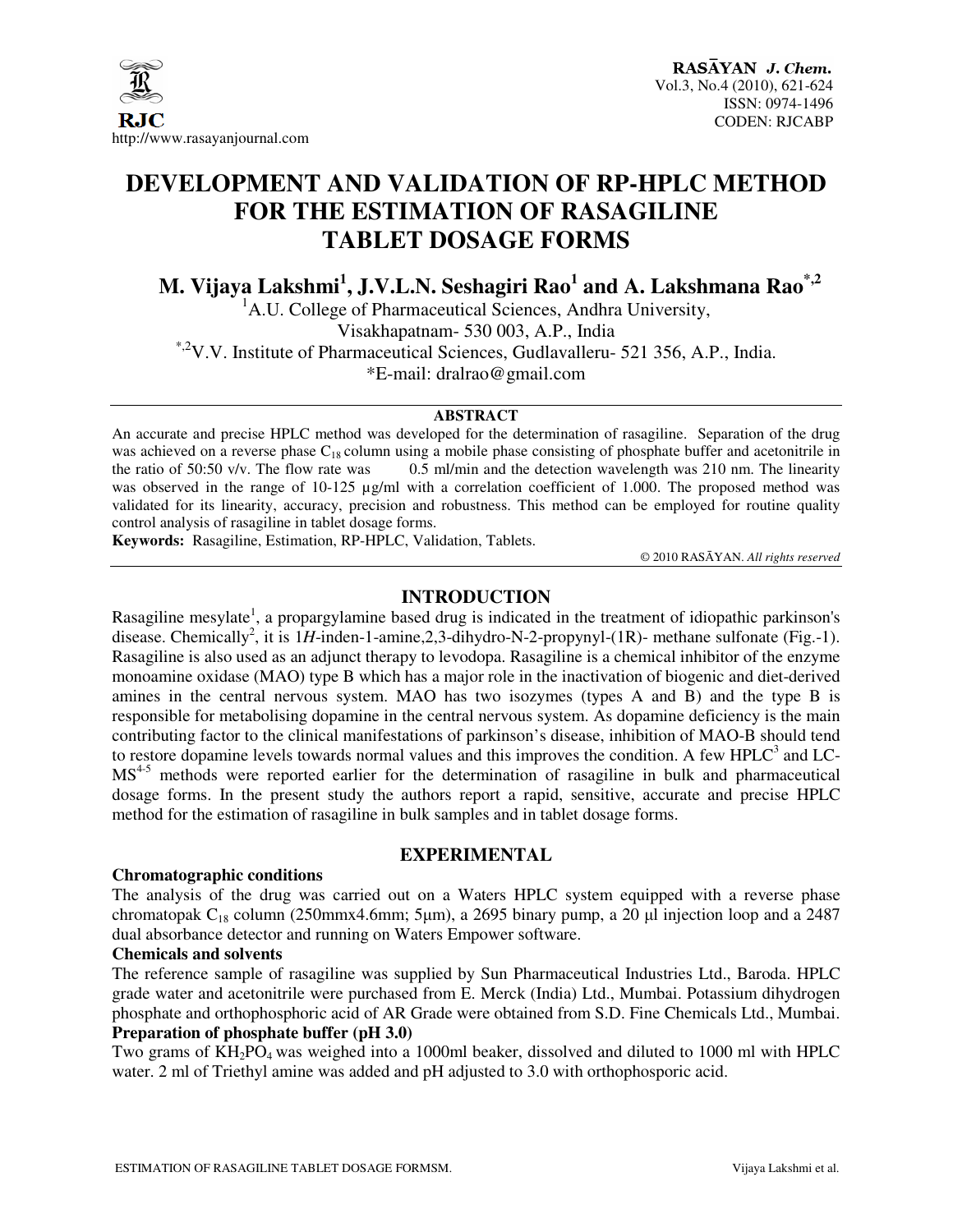#### **Preparation of mobile phase and diluents**

500 ml of the phosphate buffer was mixed with 500 ml of acetonitrile. The solution was degassed in an ultrasonic water bath for 5 minutes and filtered through 0.45µ filter under vacuum.

#### **Procedure**

A mixture of buffer and acetonitrile in the ratio of 50:50 v/v was found to be the most suitable mobile phase for ideal separation of rasagiline. The solvent mixture was filtered through a 0.45µ membrane filter and sonicated before use. It was pumped through the column at a flow rate of 0.5 ml/min. The column was maintained at ambient temperature. The pump pressure was set at 800 psi. The column was equilibrated by pumping the mobile phase through the column for at least 30 min prior to the injection of the drug solution. The detection of the drug was monitored at 210 nm. The run time was set at 8min. Under these optimized chromatographic conditions the retention time obtained for the drug was 4.62 min. A typical chromatogram showing the separation of the drug is given in Fig. 2.

#### **Calibration plot**

About 25 mg of rasagiline was weighed accurately, transferred into a 100 ml volumetric flask and dissolved in 25 ml of a 50:50 v/v mixture of phosphate buffer and acetonitrile. The solution was sonicated for 15 min and the volume made up to the mark with a further quantity of the diluent to get a 250  $\mu$ g/ml solution. From this, a working standard solution of the drug (50µg/ml) was prepared by diluting 2 ml of the above solution to 10 ml in a volumetric flask. Further dilutions ranging from  $10-125 \mu g/ml$  were prepared from the solution in 10 ml volumetric flasks using the above diluent. 20 µl of each dilution was injected six times into the column at a flow rate of 0.5 ml/min and the corresponding chromatograms were obtained. From these chromatograms, the average area under the peak of each dilution was computed. The calibration graph constructed by plotting concentration of the drug against peak area was found to be linear in the concentration range of 10-125 µg/ml of the drug. The relevant data are furnished in Table-1. The regression equation of this curve was computed. This regression equation was later used to estimate the amount of rasagiline in tablets dosage forms.

#### **Validation of the proposed method**

The specificity, linearity, precision, accuracy, limit of detection, limit of quantification, robustness and system suitability parameters were studied systematically to validate the proposed HPLC method for the determination of rasagiline. Solutions containing 25, 50 and 75 µg/ml of rasagiline were subjected to the proposed HPLC analysis to check intra-day and inter-day variation of the method and the results are furnished in Table-2. The accuracy of the HPLC method was assessed by analyzing solutions of rasagiline at 50, 100 and 150% concentrated levels by the proposed method. The results are furnished in Table-3. The system suitability parameters are given in Table-4.

### **Estimation of rasagiline in tablet dosage forms**

Two commercial brands of tablets were chosen for testing the suitability of the proposed method to estimate rasagiline in tablet formulations. Twenty tablets were weighed and powdered. An accurately weighed portion of this powder equivalent to 25 mg of rasagiline was transferred into a 100 ml volumetric flask and dissolved in 25 ml of a 50:50 v/v mixture of phosphate buffer and acetonitrile. The contents of the flask were sonicated for 15 min and a further 25 ml of the diluent was added, the flask was shaken continuously for 15 min to ensure complete solubility of the drug. The volume was made up with the diluent and the solution was filtered through a  $0.45 \mu$  membrane filter. This solution was injected into the column six times. The average peak area of the drug was computed from the chromatograms and the amount of the drug present in the tablet dosage form was calculated by using the regression equation obtained for the pure drug. The relevant results are furnished in Table-5.

#### **RESULTS AND DISCUSSION**

In the proposed method, the retention time of rasagiline was found to be 4.624 min. Quantification was linear in the concentration range of  $10-125 \mu g/ml$ . The regression equation of the linearity plot of concentration of rasagiline over its peak area was found to be  $Y=126238.15+74148.32X$  ( $r^2=1.000$ ), where X is the concentration of rasagiline ( $\mu$ g/ml) and Y is the corresponding peak area. The number of theoretical plates calculated was 4640, which indicates efficient performance of the column. The limit of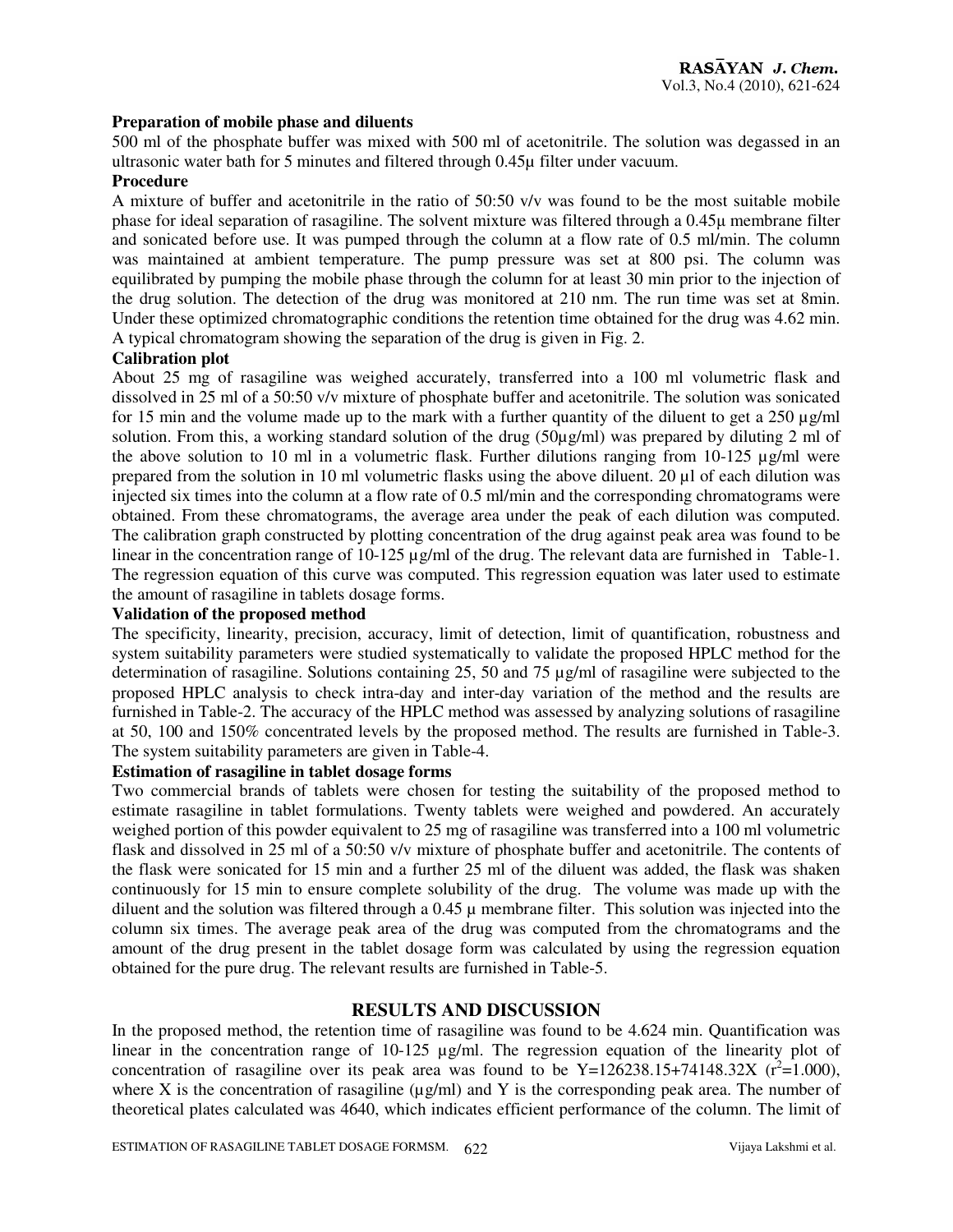detection and limit of quantification were found to be 0.010 µg/ml and 0.028 µg/ml respectively, which indicate the sensitivity of the method. The use of phosphate buffer and acetonitrile in the ratio of 50:50 v/v resulted in peak with good shape and resolution. The high percentage of recovery indicates that the proposed method is highly accurate. No interfering peaks were found in the chromatogram of the formulation within the run time indicating that excipients used in tablet formulations did not interfere with the estimation of the drug by the proposed HPLC method.



Fig.-1: Chemical structure of rasagiline mesylate

|                                             | Concentration $(\mu g/ml)$                     |                                                   | Mean peak area $(n=6)$        |           |  |
|---------------------------------------------|------------------------------------------------|---------------------------------------------------|-------------------------------|-----------|--|
|                                             | 10                                             |                                                   | 813094                        |           |  |
|                                             | 25                                             |                                                   | 2070391<br>3820978<br>5688099 |           |  |
|                                             | 50                                             |                                                   |                               |           |  |
|                                             | 75                                             |                                                   |                               |           |  |
|                                             | 100                                            | 7467134<br>9444838                                |                               |           |  |
|                                             | 125                                            |                                                   |                               |           |  |
|                                             | Table-2: Precision of the proposed HPLC method |                                                   |                               |           |  |
|                                             |                                                | Measured concentration of rasagiline $(\mu g/ml)$ |                               |           |  |
| Concentration of<br>rasagiline $(\mu g/ml)$ |                                                | Intra-day                                         |                               | Inter-day |  |
|                                             |                                                |                                                   |                               |           |  |
|                                             | Mean $(n=3)$                                   | $\%$ C.V.                                         | Mean $(n=3)$                  | $\%$ C.V. |  |
| 25                                          | 25.30                                          | 0.16                                              | 24.30                         | 0.18      |  |
| 50                                          | 48.97                                          | 0.32                                              | 48.25                         | 0.25      |  |
| 75                                          | 74.26                                          | 0.36                                              | 74.24                         | 0.35      |  |

Table-1: Calibration data of the method

| concentration | Amount added (mg) | Amount found (mg) | % Recovery | % Mean recovery |
|---------------|-------------------|-------------------|------------|-----------------|
| 50%           | 2 מ<br>ل د ک      | 12.47             | 101.40     |                 |
| 100%          | 24.8              | 24.29             | 98.70      | 99.71           |
| :50%          | 37.6              | 37.23             | 99.00      |                 |

Table-4: System suitability parameters

| Result     |
|------------|
| $10 - 125$ |
| 1.000      |
| 4640       |
|            |